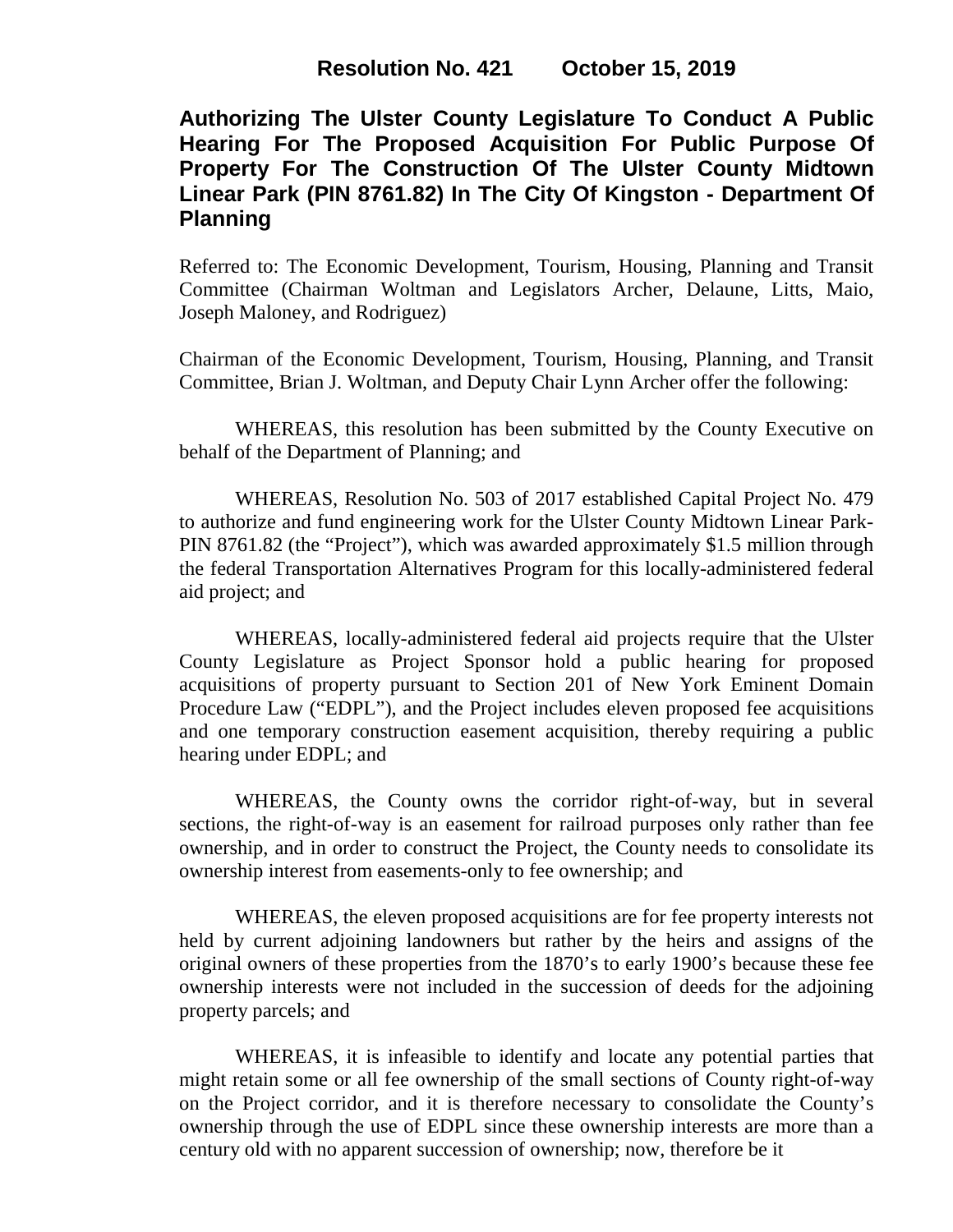## **- Page 2 -**

## **Resolution No. 421 October 15, 2019**

# **Authorizing The Ulster County Legislature To Conduct A Public Hearing For The Proposed Acquisition For Public Purpose Of Property For The Construction Of The Ulster County Midtown Linear Park (PIN 8761.82) In The City Of Kingston - Department Of Planning**

RESOLVED, on the recommendation of the County's Department of Planning the Ulster County Legislature will conduct a public hearing pursuant to Section 201 of EDPL at the County Office Building, 244 Fair Street, Kingston, NY 12401 on the 12<sup>th</sup> day of November 2019 at 6:05 PM; and, be it further

RESOLVED, that the purpose of said hearing is to inform the public and to review the public use to be served by the Project's construction, and the impact on the environment and residents of the locality where said Project will be constructed; and, be it further

RESOLVED, that pursuant to Section 202 of EDPL, the Clerk of the Legislature shall cause to be published at least ten but no more than thirty days prior to said hearing a notice of same in at least five successive issues of the Daily Freeman, a daily newspaper of general circulation, and in at least two successive issues of the two official newspapers of the County of Ulster,

and move its adoption.

#### ADOPTED BY THE FOLLOWING VOTE:

AYES: 18 NOES: 4 (Noes: Legislators Donaldson, Greene, Joseph Maloney, and Petit) (Absent: Legislator Rodriguez)

Passed Committee: Economic Development, Tourism, Housing, Planning and Transit on October 1, 2019

FINANCIAL IMPACT: \$300.00 - ESTIMATED ADVERTISING COSTS